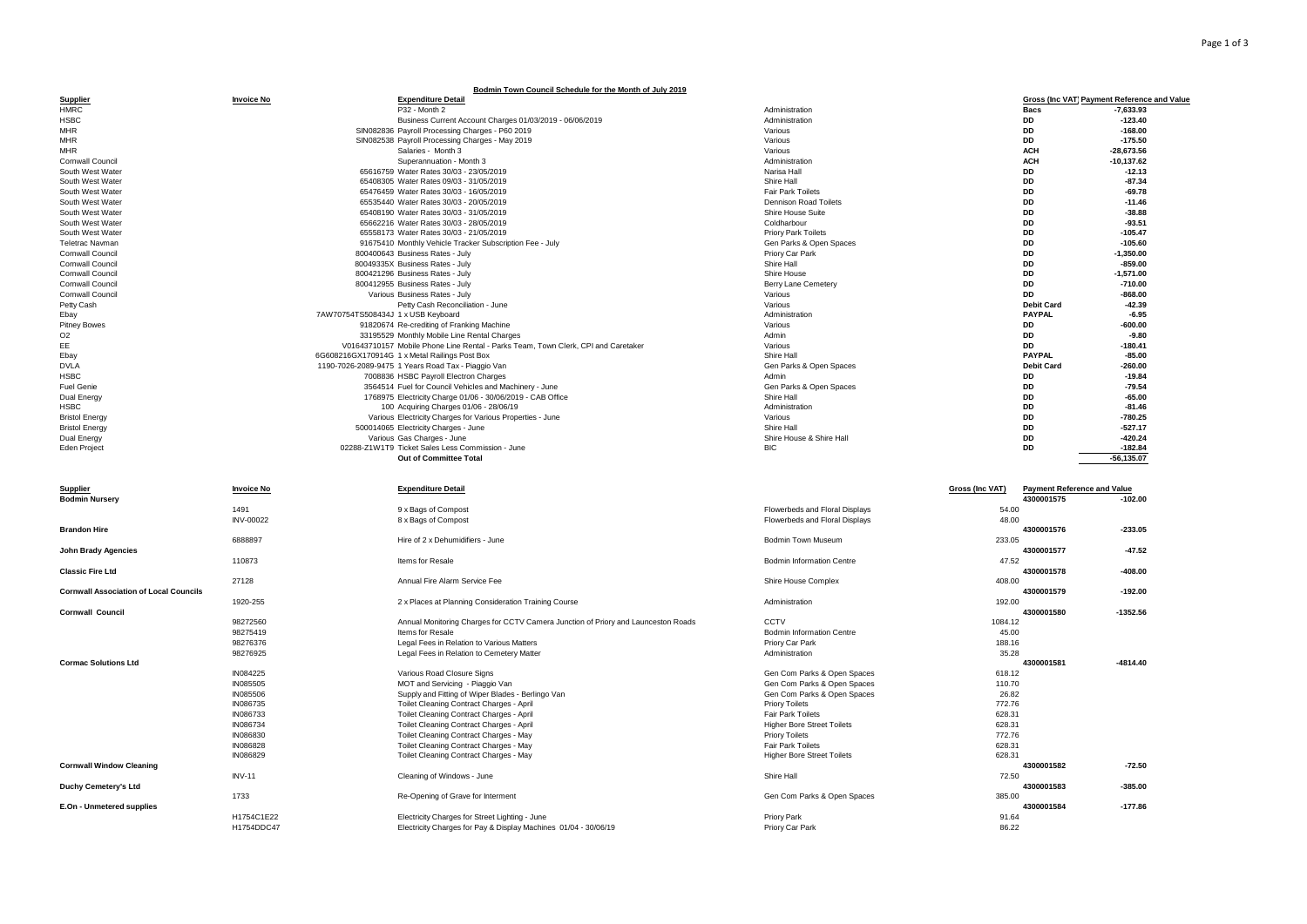| <b>Fenland Leisure Products Ltd</b>       |                   |                                                                                                  |                             | 4300001585<br>333.60 | $-333.60$  |
|-------------------------------------------|-------------------|--------------------------------------------------------------------------------------------------|-----------------------------|----------------------|------------|
| <b>BNP Paribas Leasing Solutions Ltd</b>  | SIN031733         | 4 x Cradle Swing Seats                                                                           | Gen Com Parks & Open Spaces | 4300001586           | $-94.80$   |
| <b>HSBC Bank plc</b>                      | FLLA7638760       | Leasing of Franking Machine 25/07 - 24/10/19                                                     | Administration              | 94.80<br>4300001587  | $-2099.38$ |
|                                           | AMC5005147/000443 | Quarterly Discretionary Wealth Management Scheme Fee                                             | Administration              | 2099.38              |            |
| Ricoh UK Ltd                              | 101394006         | Quarterly Photocopier Leasing and Usage Charges                                                  | Administration              | 4300001588<br>737.79 | $-737.79$  |
| Jewson Limited                            |                   |                                                                                                  |                             | 4300001589           | $-35.09$   |
| <b>Kestrel Guards</b>                     | 3630/00129239     | 3 x Paint Kettles, Paint Brushes, Masking Tape and Dust Sheet - Play Equipment Repairs           | Priory Park (Play Area)     | 35.09<br>4300001590  | $-177.60$  |
|                                           | 282813            | Guard Cover for Room Bookings - Bingo 14/06/19                                                   | Shire House Complex         | 30.00                |            |
|                                           | 282821            | Guard Patrols - 14 & 15/06/19                                                                    | Narisa Hall                 | 14.40                |            |
|                                           | 283090            | Guard Cover for Room Bookings - Bingo 21/06/19                                                   | Shire House Complex         | 30.00                |            |
|                                           | 283063            | Guard Patrols - 21 & 22/06/19                                                                    | Narisa Hall                 | 14.40                |            |
|                                           | 283787            | Guard Cover for Room Bookings - Bingo 28/06/19                                                   | Shire House Complex         | 30.00                |            |
|                                           | 283806            | Guard Patrols - 28 & 29/06/19                                                                    | Narisa Hall                 | 14.40                |            |
|                                           | 284133            | Guard Cover for Room Bookings - Bingo 05/07/19                                                   | Shire House Complex         | 30.00                |            |
|                                           | 284146            | Guard Patrols - 05 & 06/07/19                                                                    | Narisa Hall                 | 14.40                |            |
| <b>Microtest</b>                          |                   |                                                                                                  |                             | 4300001591           | $-271.78$  |
|                                           | 95879             | Microsoft Azure Backup for Server - July                                                         | Administration              | 214.19               |            |
|                                           | 95880             | Office Phone Line and Broadband Charges 07/07 - 06/08/19                                         | Administration              | 87.59                |            |
| <b>Andrew Oates</b>                       |                   |                                                                                                  |                             | 4300001592           | $-298.48$  |
|                                           | 1648              | Repairs to Husqvarna Strimmer, Stihl Hedge Trimmer and Saw                                       | Gen Com Parks & Open Spaces | 298.48               |            |
| Officesmart                               |                   |                                                                                                  |                             | 4300001593           | $-121.24$  |
|                                           | 72520             | 20L Dishwasher Liquid and 3 x Boxes of A4 White Paper                                            | Shire House Complex         | 105.43               |            |
|                                           | 72882             | 100 x Vinyl Gloves, 1 x Ream of Yellow Paper and 10 x Notebooks                                  | Administration              | 13.31                |            |
|                                           | 72940             | 1 x Whiteboard Eraser                                                                            | Administration              | 2.50                 |            |
| Oluna                                     |                   |                                                                                                  |                             | 4300001594           | $-1131.27$ |
|                                           | $\overline{1}$    | Repainting of 8 x Victorian Style Lamp Posts Around Pond                                         | Priory Park                 | 1131.27              |            |
| Phoenix Print (Bodmin) Ltd                |                   |                                                                                                  |                             | 4300001595           | $-404.40$  |
|                                           | 33074             | Printing of 600 x Job Cards                                                                      | Gen Com Parks & Open Spaces | 214.80               |            |
|                                           | 33075             | Printing of 1 x A Frame Size Poster - Bug Hunt Event                                             | Gen Com Parks & Open Spaces | 24.00                |            |
|                                           | 33126             | Printing of 40 x Public Facilities Stickers                                                      | General Public Convenience  | 141.60               |            |
|                                           | 33128             | Printing of 1 x A1 Poster - Bug Hunt Event                                                       | Gen Com Parks & Open Spaces | 24.00                |            |
| <b>Adam Vermiglio</b>                     |                   |                                                                                                  |                             | 4300001596           | $-191.95$  |
|                                           | 63182             | Portable Appliance Testing of Small Electrical Items                                             | Health & Safety             | 191.95               |            |
| <b>Preservation Equipment Ltd</b>         |                   |                                                                                                  |                             | 4300001597           | $-361.14$  |
|                                           | 393332            | 50 x Archive Storage Boxes                                                                       | Bodmin Town Museum          | 361.14               |            |
| <b>RTP Surveyors Ltd</b>                  |                   |                                                                                                  |                             | 4300001598           | $-5155.08$ |
|                                           | INV021064         | Professional Fees in Relation to Shire House Flat Roof Project                                   | Shire House Complex         | 2454.00              |            |
|                                           | INV021356         | Drawing up of Specification for Fair Park Toilets Refurbishment Project 01/04 - 31/05/19         | Fair Park                   | 2401.08              |            |
|                                           | <b>INV021467</b>  | Drawing up of Specification for Fair Park Toilets Refurbishment Project 01/06 - 28/06/19         | Fair Park                   | 300.00<br>4300001599 |            |
| <b>Trade UK</b>                           |                   |                                                                                                  |                             |                      | $-553.74$  |
|                                           | 990363937         | 3 x Packs of Fencing Pins, 1 x Angle Grinder, 2 x Safety Boots and 1 x Safety Trainers           | Gen Com Parks & Open Spaces | 474.92<br>32.99      |            |
|                                           | 991914325         | 1 x Combination Padlock                                                                          | Bodmin Town Museum          |                      |            |
|                                           | 992199166         | 3 x Drill Bits, 2L White Spirit, 5L Masonry Paint, 250ml Metal Paint, 1 x Hammer Drill           | Shire House Complex         | 181.83               |            |
|                                           | 992199174         | 2L White Spirit                                                                                  | Shire House Complex         | 3.99                 |            |
| <b>SSE Contracting Ltd</b>                |                   |                                                                                                  |                             | 4300001600           | $-178.20$  |
| G4S Cash Solutions (UK) Limited           | 882503            | Quarterly Routine Street Lighting Maintenance                                                    | Gen Com Parks & Open Spaces | 178.20<br>4300001601 | $-465.12$  |
|                                           | 2333357           | Cash Collection and Processing Charges - August                                                  | Priory Car Park             | 465.12               |            |
| <b>SUEZ Recycling and Recovery UK Ltd</b> |                   |                                                                                                  |                             | 4300001602           | $-238.49$  |
|                                           | 31544533          | Trade and Recycling Waste Collections - May                                                      | Shire House Complex         | 147.84               |            |
|                                           | 31567758          | Trade and Recycling Waste Collections - June                                                     | Shire House Complex         | 131.64               |            |
|                                           |                   |                                                                                                  |                             |                      |            |
| Soho Commercial Ltd                       | 37635             | 6 x 240L Wheelie Bins                                                                            | Gen Com Parks & Open Spaces | 4300001603<br>277.08 | $-277.08$  |
|                                           |                   |                                                                                                  |                             | 4300001604           |            |
| <b>South West Loos</b>                    | 38575             | Hire of Portable Toilet Unit and 2 x Service Visits - June                                       | Poorsfield                  | 52.80                | $-52.80$   |
| Spot On Supplies Itd                      |                   |                                                                                                  |                             | 4300001605           | $-38.99$   |
|                                           | 21471451          | 6 x Flash Anti-Bac                                                                               | Shire House Complex         | 10.74                |            |
|                                           | 21471800          | 6 x Rolls of Centrefeed Hand Towels                                                              | Shire House Complex         | 28.25                |            |
| <b>Tudor Environmental</b>                |                   |                                                                                                  |                             | 4300001606           | $-175.32$  |
|                                           | IN0025320         | 11 x High Vis Vests, 2 x Mower Heads, 10L Two Stroke Oil, 1 x Strimmer Line and 480ml Bug Killer | Gen Com Parks & Open Spaces | 154.98               |            |
|                                           | IN0025842         | 1 x High Vis T-shirt                                                                             | Gen Com Parks & Open Spaces | 20.34                |            |
| <b>Universal Mail UK Ltd</b>              |                   |                                                                                                  |                             | 4300001607           | $-122.00$  |
|                                           | INV-000001524     | Items for Resale                                                                                 | Bodmin Information Centre   | 122.00               |            |
| Viridor Waste Management Ltd              |                   |                                                                                                  |                             | 4300001608           | $-799.20$  |
|                                           | 00002813175AB     | Hire of Skip and 2 x Collections of Waste                                                        | Gen Com Parks & Open Spaces | 784.20               |            |
|                                           |                   |                                                                                                  |                             |                      |            |
|                                           |                   |                                                                                                  |                             | 15.00                |            |
| <b>Lorna Wiles Textiles</b>               | 00002813174AB     | Duty of Care Charge - Skip Hire                                                                  | Gen Com Parks & Open Spaces | 4300001609           | $-86.40$   |
|                                           | 7249              | Items for Resale                                                                                 | Bodmin Information Centre   | 86.40                |            |